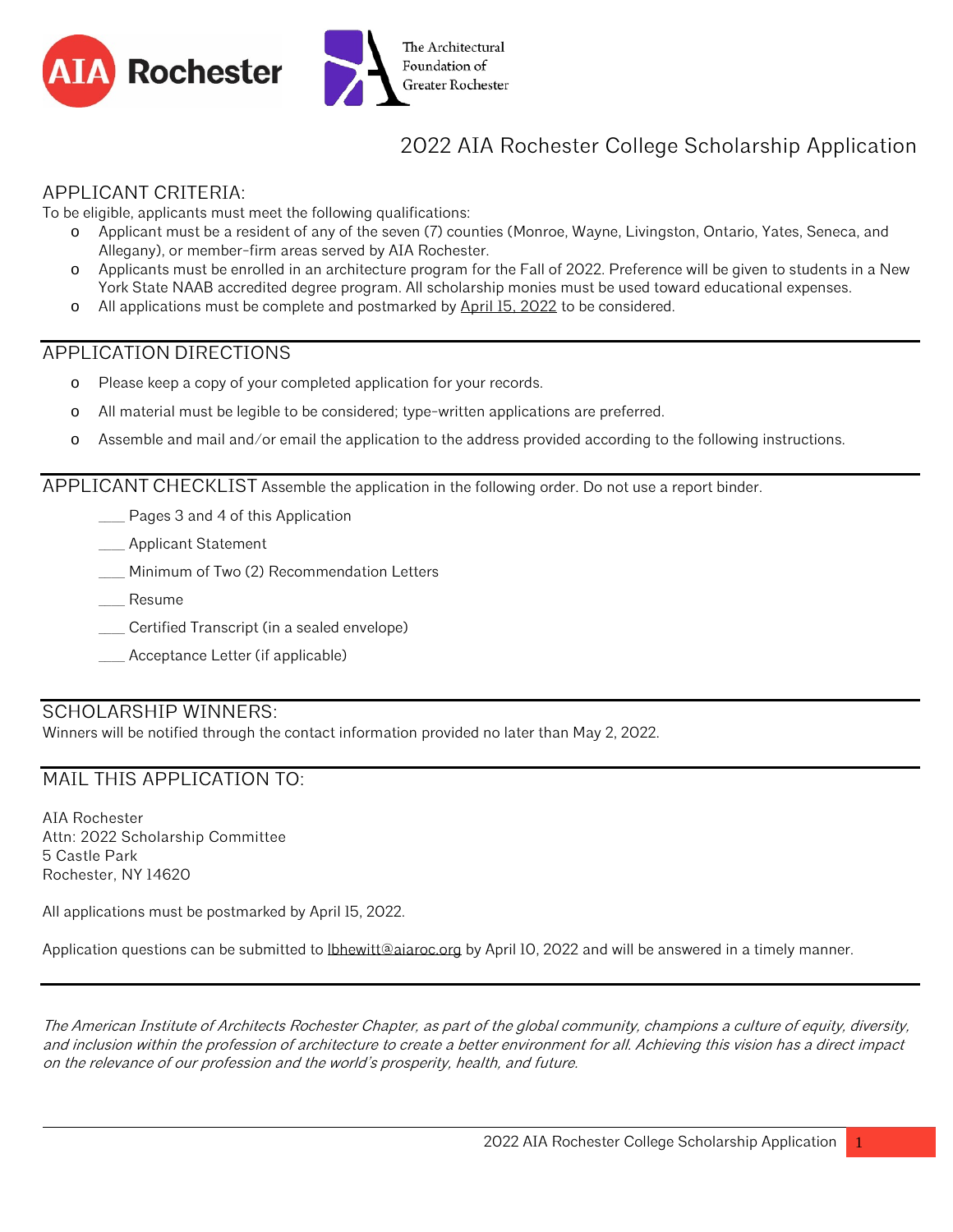## SUPPLEMENTARY EMAIL INSTRUCTIONS

## APPLICATION DIRECTIONS

- o Please keep a copy of your completed application for your records.
- o All material must be legible to be considered; type-written applications are preferred.
- o Save all items in PDF format, if possible
- o Combine the Application, Applicant Statement, Resume and Acceptance Letter (if applicable) in (1) PDF, if possible.
- o Recommendation Letters and Transcripts should be emailed directly from school officials to the email provided below.
- o Assemble and email the application to the email address provided according to the following instructions.

## APPLICANT CHECKLIST

- \_\_\_\_ PDF #1: Page 3 and 4 of this Application, Applicant Statement, and Resume (and Acceptance Letter if applicable)
- \_\_\_\_ PDF #2: Minimum of Two (2) Recommendation Letters (may be sent directly from referrers in separate email)
- \_\_\_\_ PDF #3: Certified Transcript (may be sent directly from school official in separate email)

## SCHOLARSHIP WINNERS:

Winners will be notified through the contact information provided no later than May 2, 2022.

## EMAIL THIS APPLICATION TO:

Linda B. Hewitt, Hon. AIANYS [lbhewitt@aiaroc.org](mailto:lbhewitt@aiaroc.org) Subject Line 2022 AIA Rochester Scholarship Application

All applications must be received by April 15, 2022

Application questions can be submitted to *lbhewitt@aiaroc.org* by April 10, 2022 and will be answered in a timely manner.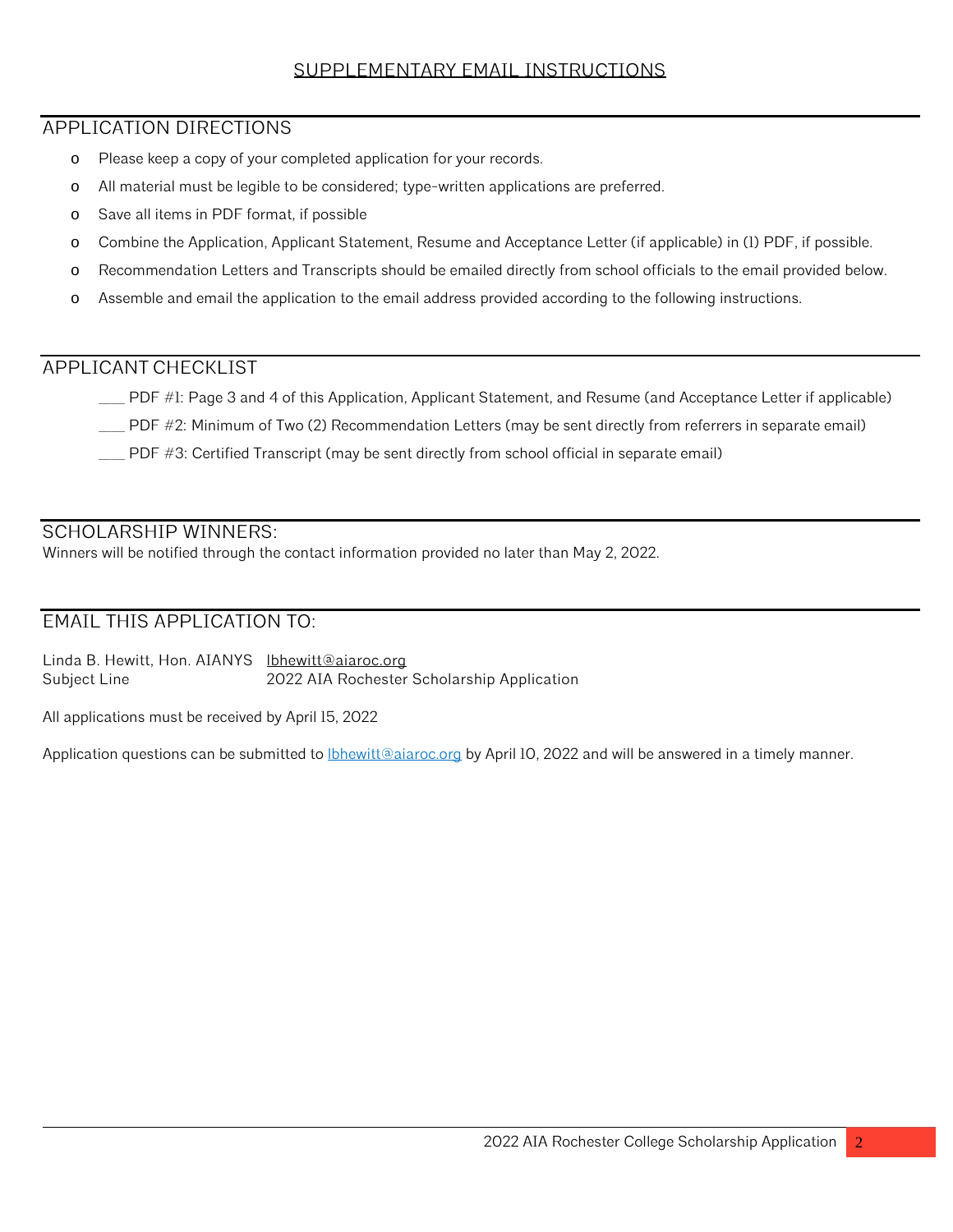## APPLICANT INFORMATION

| Applicant's Full Name:           |  |
|----------------------------------|--|
| <b>Contact Telephone Number:</b> |  |
| Mailing Address:                 |  |
|                                  |  |
| Contact E-mail Address:          |  |

# COLLEGE ATTENDING (Preference will be given to students in a NAAB accredited degree program):

Please provide a copy of your most up to date college transcript with explanation of grading system and curriculum.

| Name(s) of architecture<br>schools applied to:      | <u> 1989 - Johann Stein, marwolaethau a bhann an chomhair an chomhair an chomhair an chomhair an chomhair an chom</u> |
|-----------------------------------------------------|-----------------------------------------------------------------------------------------------------------------------|
| Name of School Attending:                           | <u> 1980 - Johann John Stone, mars and de final and de final and de final and de final and de final and de final</u>  |
| Mailing Address of School:                          | <u> 1980 - Johann John Stone, mars and de final de la provincia de la provincia de la provincia de la provincia d</u> |
| Name of Major:                                      | <u> 1980 - Johann John Stone, mars and de final de la provincia de la provincia de la provincia de la provincia d</u> |
| Cumulative Grade Point Average: ___________________ |                                                                                                                       |
|                                                     | Is the school NAAB accredited: _____ Yes _______No ______Under consideration                                          |
|                                                     |                                                                                                                       |
|                                                     |                                                                                                                       |
|                                                     | PREVIOUS COLLEGE INFORMATION (Provide only if transferring into a new architecture school/program):                   |
| Name of School/College:                             | <u> 1980 - Johann John Stone, mars et al. (b. 1980)</u>                                                               |
| Address of School/College:                          | <u> 1989 - Johann John Stone, markin film yn y brening yn y brening yn y brening yn y brening y brening yn y bre</u>  |
|                                                     |                                                                                                                       |
| <b>Graduation Date:</b>                             |                                                                                                                       |
| School/College Major:                               |                                                                                                                       |